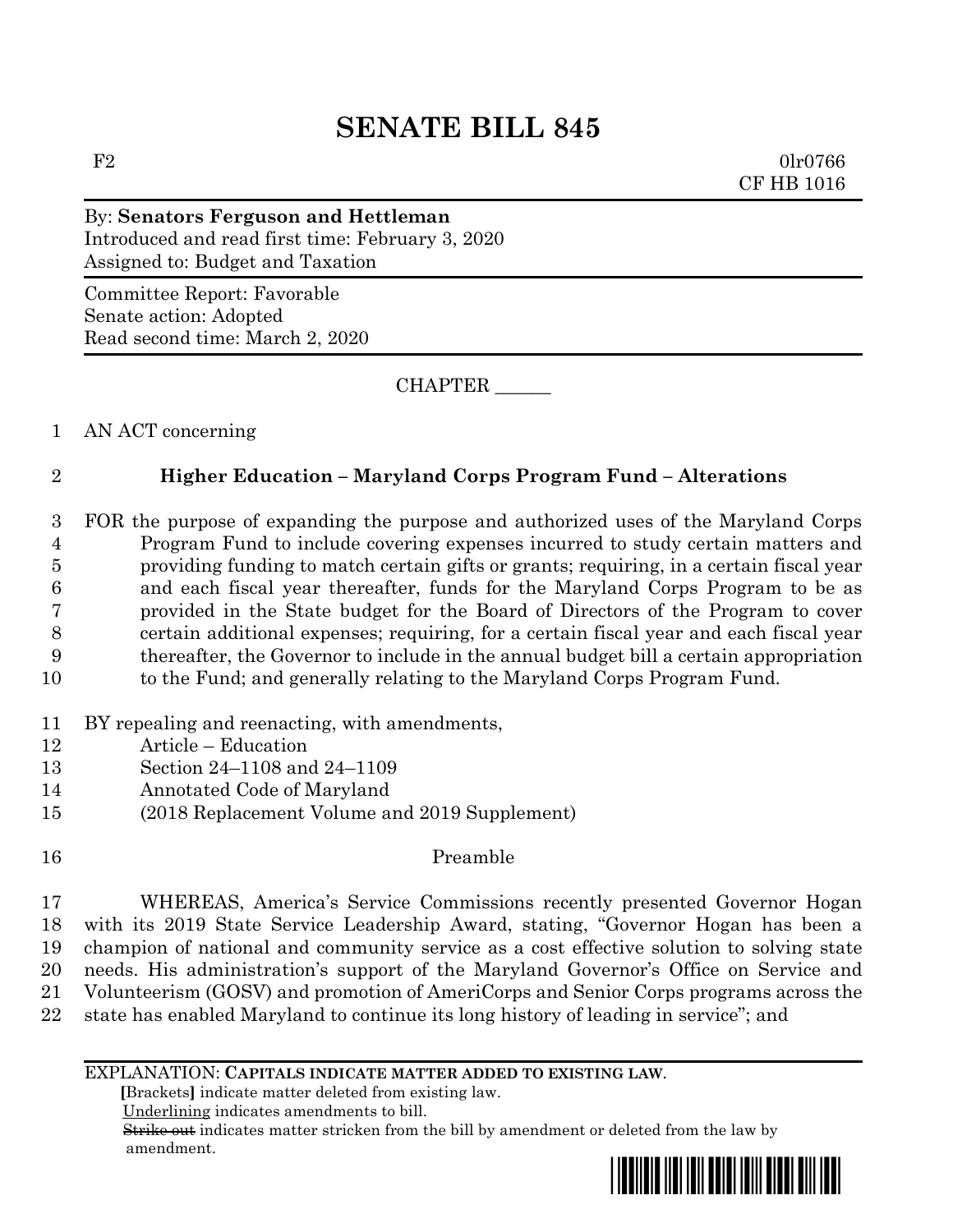**SENATE BILL 845**

 WHEREAS, In 2016, Governor Hogan signed legislation creating the Maryland Corps, a pilot program to give young adults in Maryland the chance to spend a year in community service before college; and

 WHEREAS, In 2018, when announcing Maryland as a top 10 AmeriState and Baltimore as a top 10 AmeriCity, Governor Hogan said, "Our administration is proud of this outstanding achievement for Baltimore City and Maryland. AmeriCorps members devote their time, energy, and expertise to serving our communities and addressing the important issues that affect our state, and today's announcement further illustrates the commitment of our citizens to changing Maryland for the better and making a difference in the world"; and

 WHEREAS, The fiscal year 2017 operating budget included \$150,000 for the Maryland Corps Program, but Governor Hogan did not release the funds; now, therefore,

 SECTION 1. BE IT ENACTED BY THE GENERAL ASSEMBLY OF MARYLAND, That the Laws of Maryland read as follows:

## **Article – Education**

24–1108.

(a) There is a Maryland Corps Program Fund.

- (b) The purpose of the Fund is to:
- (1) Provide stipends to corps participants;

 (2) Provide scholarships to corps participants who have completed the Program to be used at institutions of higher education in the State toward vocational certificates, associate's degrees, and bachelor's degrees;

 (3) Cover expenses incurred by the Board, including expenses incurred during the development, issuance, awarding, and funding of the RFP; **[**and**]**

 (4) Cover expenses incurred by the operator selected under § 24–1105 of this subtitle, as determined by the Board to be relevant to the successful operation of the Program**;**

 **(5) COVER EXPENSES INCURRED TO STUDY THE POTENTIAL USE OF THE PROGRAM AS A WORKFORCE DEVELOPMENT TOOL IN THE STATE;**

 **(6) COVER EXPENSES INCURRED TO STUDY HOW ALUMNI OF THE PROGRAM COULD BE BETTER POSITIONED TO MEET THE CURRENT AND FUTURE NEEDS OF EMPLOYERS IN THE STATE; AND**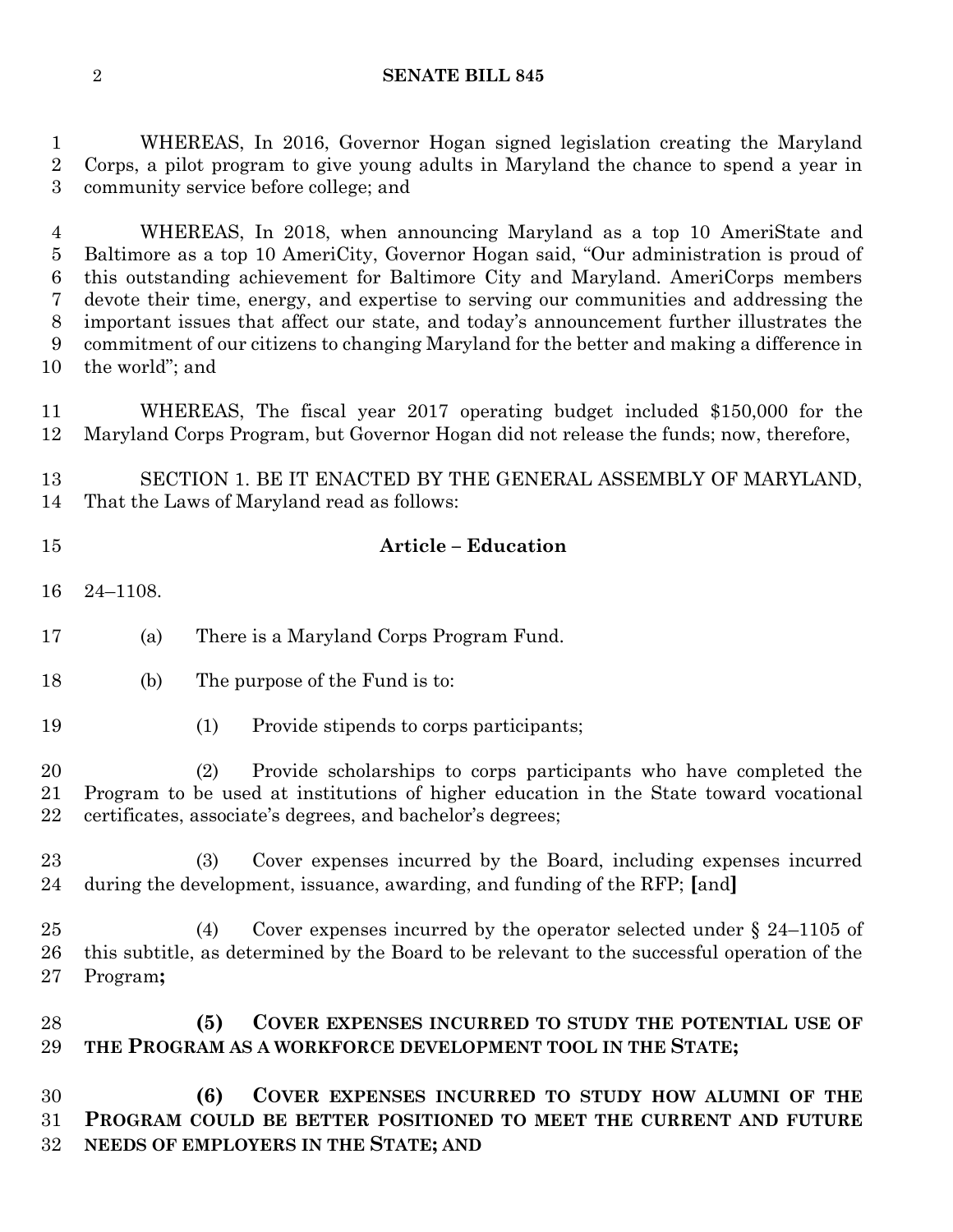**SENATE BILL 845** 3

 **(7) PROVIDE FUNDING FOR THE PROGRAM TO MATCH GIFTS OR GRANTS RECEIVED BY THE BOARD FOR THE FUND**. (c) The Board shall administer the Fund. 4 (d) The Fund is a continuing, nonlapsing fund that is not subject to  $\S 7-302$  of the State Finance and Procurement Article. (e) (1) The State Treasurer shall hold the Fund separately and shall invest the money in the Fund in the same manner as other State money may be invested. (2) Any investment earnings of the Fund shall be credited to the Fund. (f) The Comptroller shall account for the Fund. (g) The Board: (1) May accept any gift or grant from any person for the Fund; (2) Shall use any gift or grant that it receives for the reasons stated under subsection (b) of this section; and (3) Shall deposit any gift or grant that it receives for the Fund with the State Treasurer. (h) The Fund consists of: 17 (1) Money appropriated under § 24–1109 of this subtitle; (2) Gifts or grants received by the Board for the Fund; (3) Investment earnings of the Fund; and (4) Any other money from any other source accepted for the benefit of the Fund. 22 (i) The Fund may be used only for: (1) Providing stipends to corps participants; (2) Providing scholarships to corps participants who have completed the Program to be used at institutions of higher education in the State toward vocational certificates, associate's degrees, and bachelor's degrees; (3) Covering expenses incurred by the Board, including expenses incurred

during the development, issuance, awarding, and funding of the RFP; **[**and**]**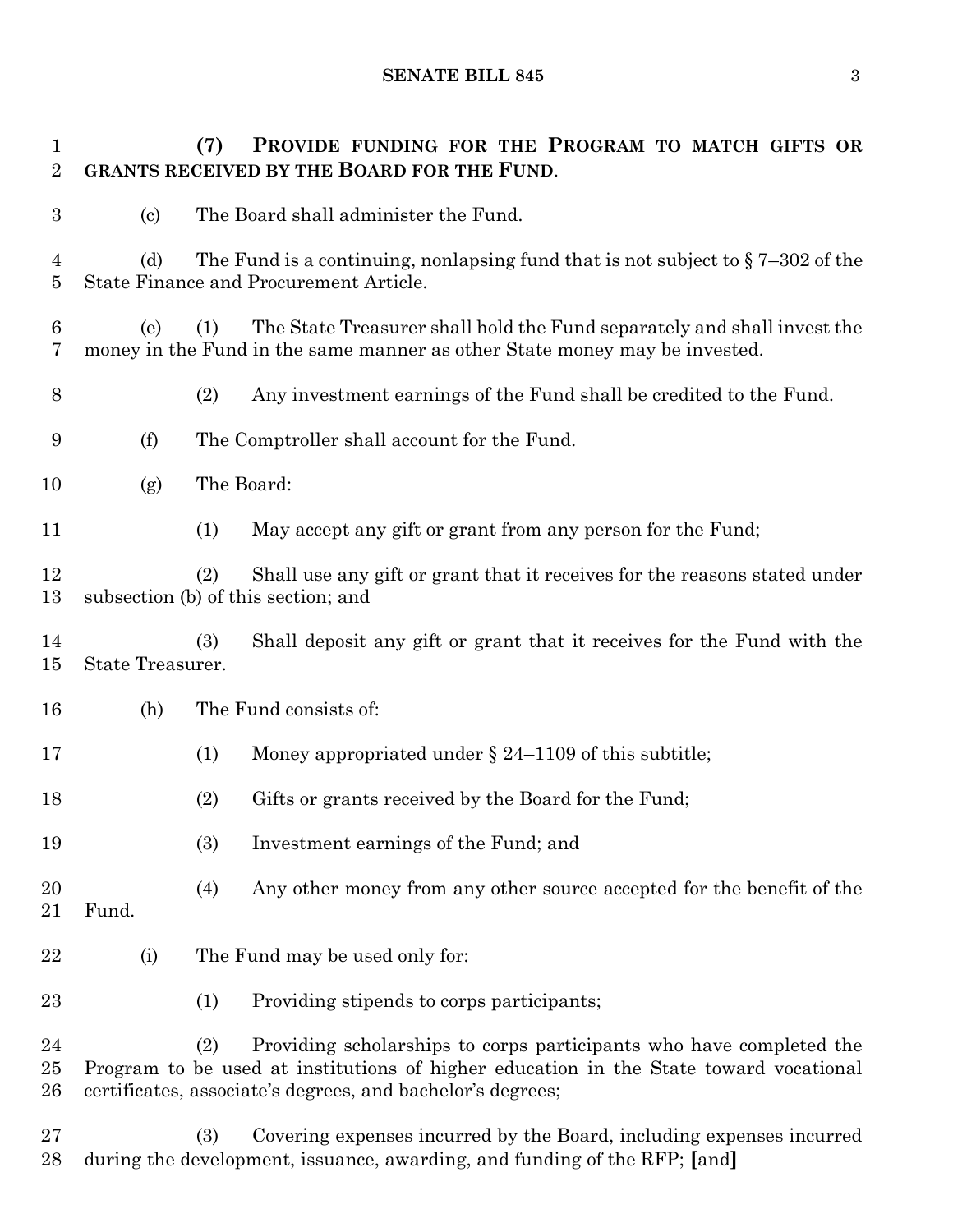### **SENATE BILL 845**

 (4) Covering expenses incurred by the operator selected under § 24–1105 of this subtitle, as determined by the Board to be relevant to the successful operation of the Program**;**

 **(5) COVERING EXPENSES INCURRED TO STUDY THE POTENTIAL USE OF THE PROGRAM AS A WORKFORCE DEVELOPMENT TOOL IN THE STATE;**

## **(6) COVERING EXPENSES INCURRED TO STUDY HOW ALUMNI OF THE PROGRAM COULD BE BETTER POSITIONED TO MEET THE CURRENT AND FUTURE NEEDS OF EMPLOYERS IN THE STATE; AND**

## **(7) PROVIDING FUNDING FOR THE PROGRAM TO MATCH GIFTS OR GRANTS RECEIVED BY THE BOARD FOR THE FUND**.

 (j) Any unspent portion of the Fund may not be transferred or revert to the General Fund of the State but shall remain in the Fund to be used for the purposes specified in this subtitle.

 (k) (1) Beginning with fiscal year 2018, at the end of the fiscal year, the Board shall prepare an annual report of the Fund that includes an accounting of all financial receipts and expenditures to and from the Fund.

 (2) The Board shall submit a copy of the report to the General Assembly in accordance with § 2–1257 of the State Government Article.

(l) The Fund may be subject to an audit by the Legislative Auditor.

24–1109.

 (a) For fiscal year 2018, funds for the Program shall be as provided in the State budget for the Board to develop, issue, and award the RFP described under § 24–1105 of this subtitle.

 (b) For fiscal year 2019, funds for the Program shall be as provided in the State budget for the Board to disburse stipends to corps participants and to cover any 26 administrative or other costs incurred by the Board or operator selected under  $\S 24-1105$ of this subtitle to operationalize the Program.

 (c) For fiscal year 2020 and each fiscal year thereafter, funds for the Program shall be as provided in the State budget for the Board to:

(1) Provide stipends to corps participants;

 (2) Provide scholarships to corps participants who have completed the Program to be used at institutions of higher education in the State toward vocational